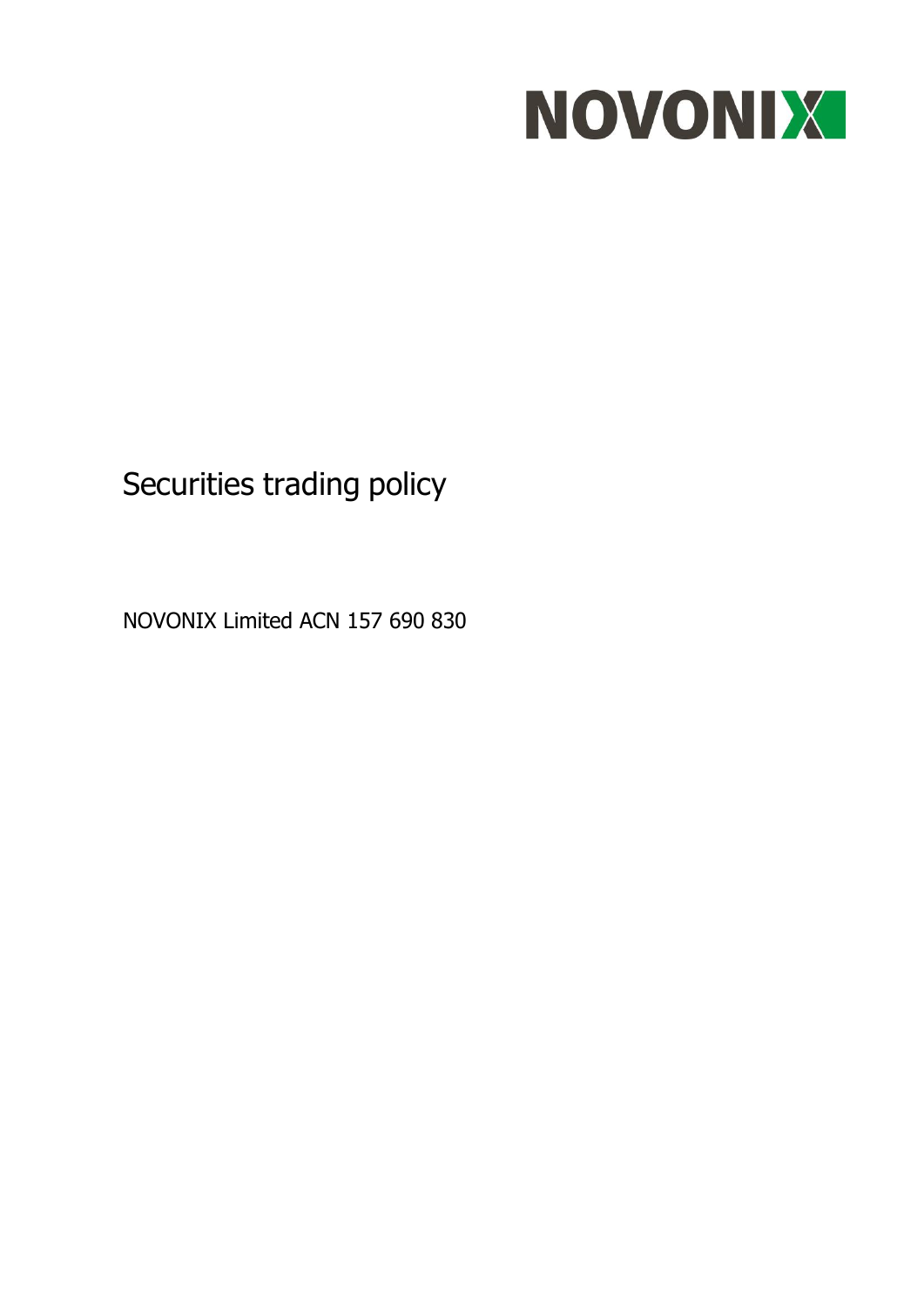# NOVONIX

# <span id="page-1-0"></span>Table of contents

# Contents

| $\mathbf{1}$   |                                                                              |  |
|----------------|------------------------------------------------------------------------------|--|
| $\overline{2}$ |                                                                              |  |
| 3              | Prohibition on insider trading - applies to all Company Personnel  4         |  |
| 4              | Restrictions on dealing in securities - applies to Restricted Persons only 4 |  |
| 5              |                                                                              |  |
| 6              |                                                                              |  |
| $\overline{7}$ |                                                                              |  |
| 8              |                                                                              |  |
| 9              |                                                                              |  |
| 10             |                                                                              |  |
| 11             |                                                                              |  |
| 12             |                                                                              |  |
| 13             |                                                                              |  |
|                |                                                                              |  |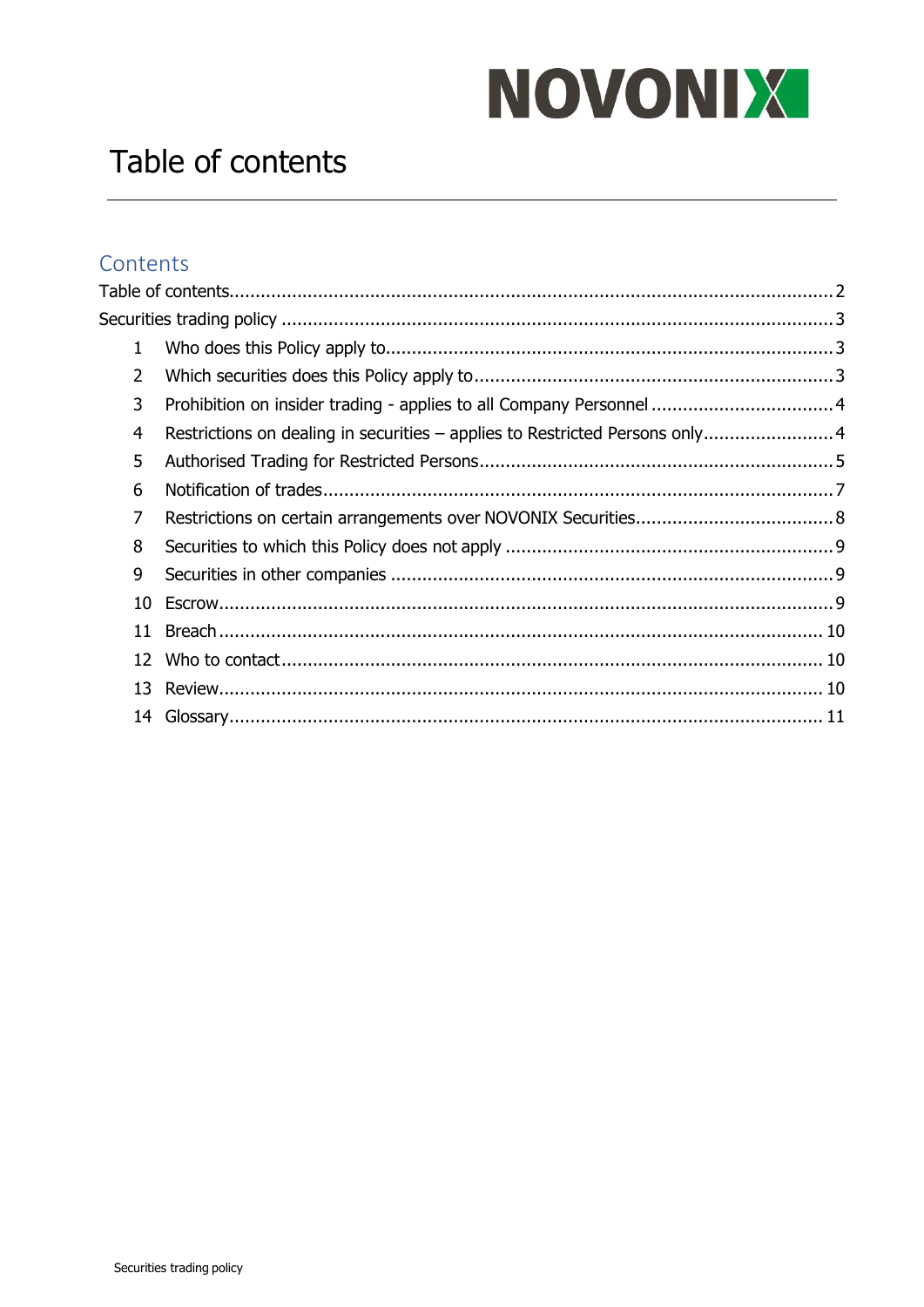# NOVONIX

# <span id="page-2-0"></span>Securities trading policy

<span id="page-2-1"></span>NOVONIX Limited ACN 157 690 830

# **1 Who does this Policy apply to**

- 1.1 This Policy applies to all Company Personnel.
- <span id="page-2-6"></span><span id="page-2-4"></span><span id="page-2-3"></span>1.2 Section [4](#page-3-1) of this Policy applies to:
	- (a) all Directors and other Key Management Personnel (including the CEO);
	- (b) all direct reports to Key Management Personnel;
	- (c) any other personnel designated by the General Counsel of the Company from time to time (collectively with paragraphs [\(a\)](#page-2-3) and [\(b\),](#page-2-4) *Relevant Personnel*); and
	- (d) closely related parties (as that term is defined in the Corporations Act)<sup>1</sup> of all Relevant Personnel,

and the persons listed above are called **Restricted Persons**.

- 1.3 Relevant Personnel are Company Personnel who may regularly have access to sensitive Company information due to their position within the Company Group. The General Counsel of the Company maintains a list of Restricted Persons and will notify Restricted Persons of their designation.
- 1.4 Where this Policy requires a Restricted Person to do something (e.g., obtain clearance in accordance with Section [0\)](#page-6-1), that person must also do so for their closely related parties.

# <span id="page-2-2"></span>**2 Which securities does this Policy apply to**

- <span id="page-2-5"></span>2.1 This Policy applies to all securities issued by NOVONIX of any kind, including:
	- (a) ordinary or preference shares;
	- (b) debentures;
	- (c) convertible notes;
	- (d) bonds;
	- (e) options;
	- (f) American depositary shares;
	- (g) interests in managed investment schemes, trusts and other financial products;
	- (h) any derivatives of those securities, including equity swaps, futures, hedges and exchange-traded or over-the-counter options, whether settled by cash or otherwise; and
	- (i) any other financial products that are able to be traded on a financial market.

<sup>1</sup> A 'closely related party' of a person (the *Person*) includes that Person's spouse, child, spouse's child, a dependent of the Person or Person's spouse, any other family member of the Person who is in a position of influence over, or may be influenced by, the Person, or a company controlled by the Person.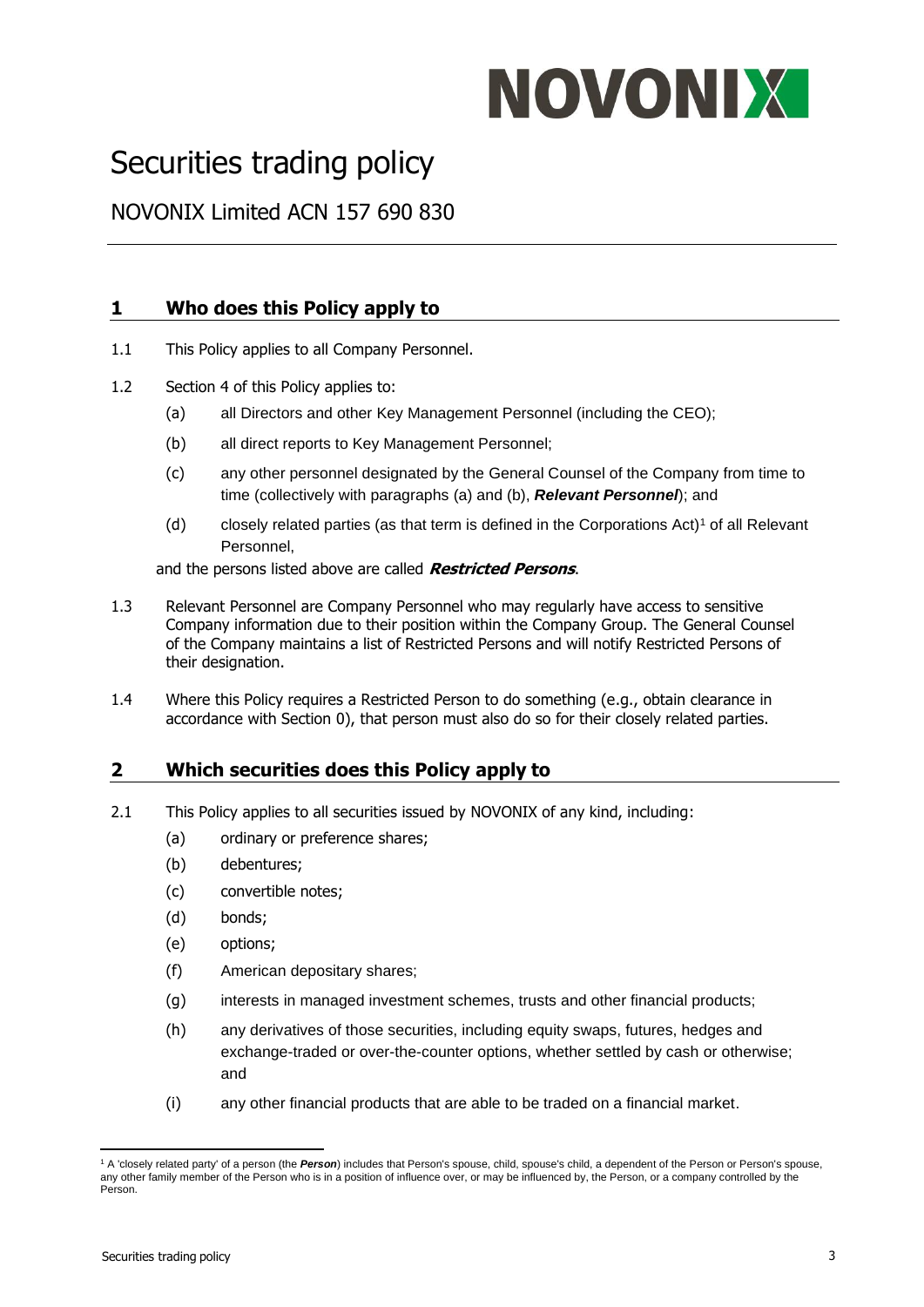

- 2.2 For the purposes of this Policy, all the securities referred to above are called NOVONII Securities.
- 2.3 The circumstances in which this Policy does not apply are set out in section [8.](#page-8-0)

### <span id="page-3-0"></span>**3 Prohibition on insider trading - applies to all Company Personnel**

#### **Prohibition on insider trading**

- 3.1 No Company Personnel may, while in possession of inside information concerning the Company, in breach of the Corporations Act:
	- (a) buy or sell any NOVONIX Securities at any time;
	- (b) procure another person to deal in NOVONIX Securities in any way; or
	- (c) pass on any inside information concerning the Company to another person for that person's own personal gain by dealing in NOVONIX Securities in any way.
- 3.2 All Company Personnel are prohibited from dealing in the securities of outside companies about which they acquire inside information through their position with the Company Group.
- 3.3 Sections [3.5](#page-3-2) and [3.6](#page-3-3) ofthis Policy outlines what constitutes 'inside information'.
- 3.4 If you deal in NOVONIX Securities while you have inside information, not only are you in breach of this Policy, but you may also be in breach of the insider trading provisions of the Corporation Act, which is a criminal offence.

#### **What is inside information**

- <span id="page-3-2"></span>3.5 Inside information is information that is not generally available, and which, if it were generally available:
	- (a) a reasonable person would expect it would have a material effect on the price or value of NOVONIX Securities; or
	- (b) would, or would be likely to, influence persons who commonly invest in securities in deciding whether to acquire or dispose of NOVONIX Securities.
- <span id="page-3-3"></span>3.6 Information is considered 'generally available' if it is readily observable, or if it has been made known in a manner likely to bring it to the attention of persons who commonly invest in securities of the relevant type.

#### **Speculative Trading**

3.7 If you are a Company Personnel, you must not trade in NOVONIX Securities for short term or speculative gain. Short-term trading includes buying and selling securities on market within a range of a few days to a few weeks.

# <span id="page-3-1"></span>**4 Restrictions on dealing in securities – applies to Restricted Persons only**

4.1 If you are a Restricted Person, you must not deal in NOVONIX Securities except during a Trading Window or unless permitted to do so under Section [5.](#page-4-0)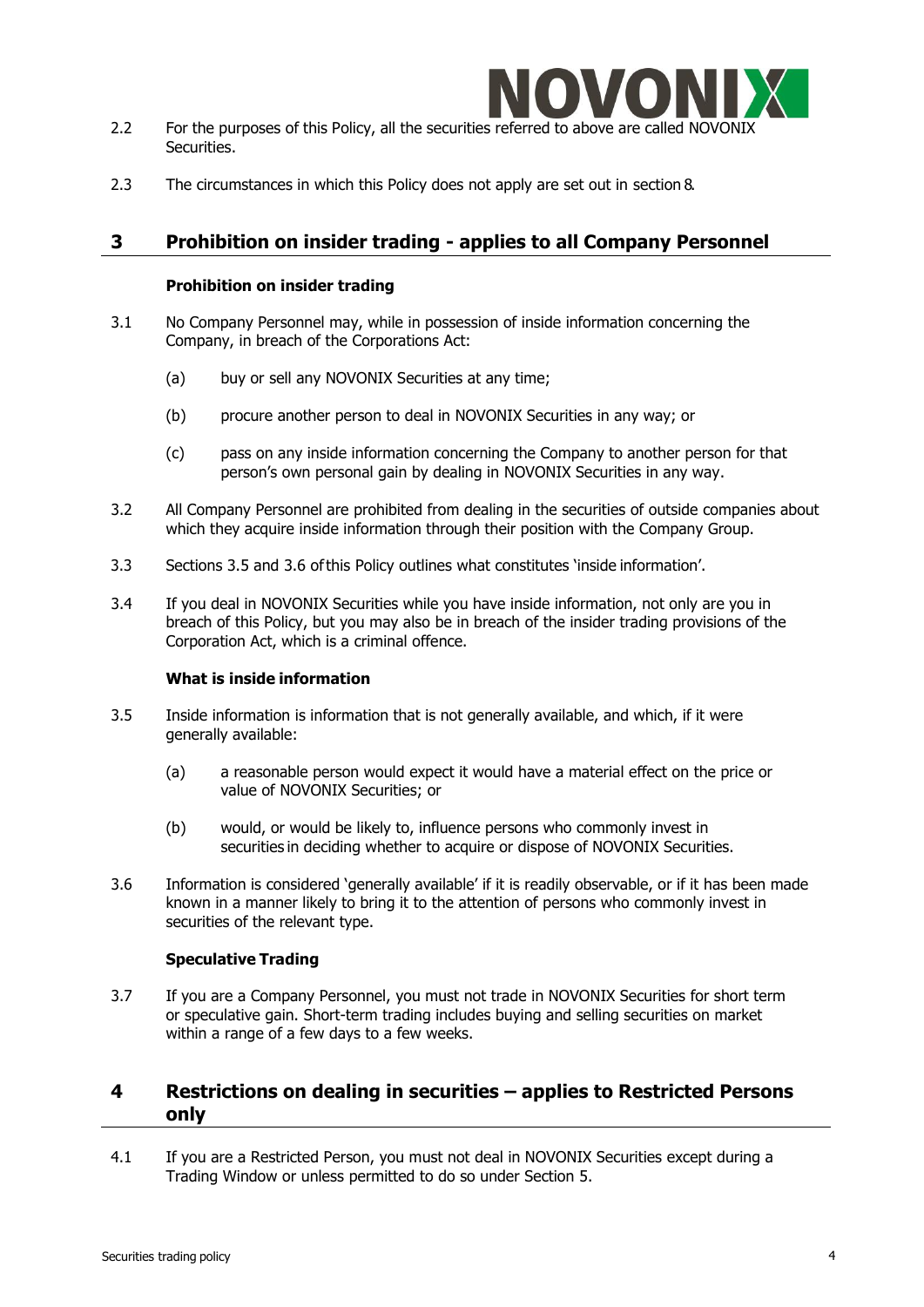

#### <span id="page-4-1"></span>4.2 A Trading Window is:

- (a) the period within 30 days after release of the Full Year Results to ASX;
- (b) the period within 30 days after release of the Half Year Results to ASX;
- (c) the period within 30 days after release of the results of the Company's Annual General Meeting; and
- (d) any other period which the Chairman of the Board determines from time to time.
- 4.3 Within a Trading Window you may deal in NOVONIX Securities so long as you are not prohibited from trading under another rule in this Policy.
- 4.4 In addition, the Board, CEO or General Counsel of the Company has discretion to impose ad hoc restrictions at times when matters subject to ASX Listing Rule 3.1A are being considered (that is, potentially market sensitive matters that are not required to be disclosed immediately to the market under ASX Listing Rule 3.1 due to the application of the exceptions in ASX Listing Rule 3.1A). Any such ad hoc restrictions could be imposed on all Company Personnel or limited to Restricted Persons or individually identified Company Personnel, depending on the nature of the matter.

### <span id="page-4-0"></span>**5 Authorised Trading for Restricted Persons**

#### **Trading outside a Trading Window**

- 5.1 If a Restricted Person wishes to deal in NOVONIX Securities outside of a Trading Window, they may apply for permission to deal if exceptional circumstances exist. This is called Written Clearance.
- 5.2 If Written Clearance is given, the Restricted Person will be notified in writing (including by email) and in each circumstance the duration of the Written Clearance to deal in securities will be two business days or as otherwise nominated by the Authorised Officer.
- 5.3 Where Written Clearance is given the Restricted Person must notify the Company Secretary of the details of that Written Clearance for record keeping purposes.
- 5.4 Unless otherwise specified in the approval notice, any dealing permitted under this section must comply with the other sections of this Policy (to the extent applicable).
- 5.5 Where an application for Written Clearance is refused, it is final and binding on the Restricted Person and the Restricted Person must keep all information relating to the application confidential.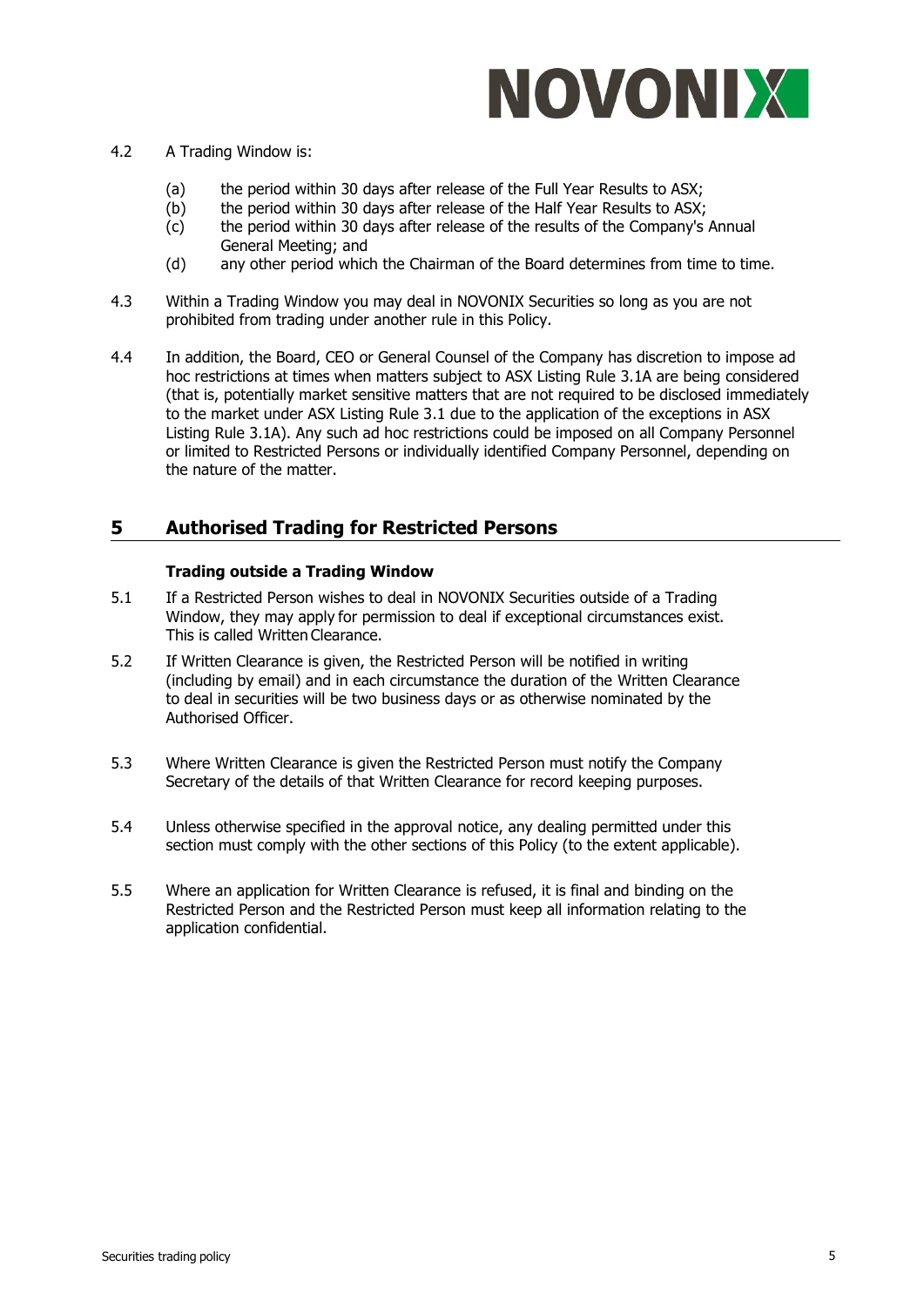

#### **Who can give Written Clearance**

<span id="page-5-0"></span>5.6 An Authorised Officer can give Written Clearance. The Authorised Officer changes depending on who is seeking Written Clearance. The table below sets out who is an Authorised Officer.

| <b>Person seeking Written Clearance</b>                                          | <b>Authorised Officer</b>                                                                                 |
|----------------------------------------------------------------------------------|-----------------------------------------------------------------------------------------------------------|
| The Chairman                                                                     | Another non-executive director                                                                            |
| The CEO, or a director or Key<br>Management Personnel other than<br>the Chairman | The Chairman, or in the absence of the Chairman,<br>a non-executive director nominated by the<br>Chairman |
| Any other Restricted Person                                                      | The CEO, or in the absence of the CEO, a<br>non-executive director nominated by the CEO                   |

5.7 The Company Secretary must notify the Chairman where Written Clearance is given to a Restricted Person by an Authorised Officer that is not the Chairman.

#### **When can Written Clearance be given**

- 5.8 Written Clearance can only be given if the proposed trade:
	- (a) is not:
		- (i) contrary to law;
		- (ii) for speculative gain;
		- (iii) to take advantage of inside information; or
		- (iv) likely to be seen by the public, press, other shareholders or ASX as unfair; and
	- (b) exceptional circumstances exist justifying the issue of the WrittenClearance.
- 5.9 Restricted Persons seeking Written Clearance must apply in writing to the relevant Authorised Officer setting out:
	- (a) the details of the proposed dealing, including an explanation as to the exceptional circumstances;
	- (b) the number and type of the securities the subject of the application;
	- (c) the proposed date(s) for executing the proposed dealing(s); and
	- (d) the reason the Written Clearance is requested.
- 5.10 The Authorised Officer may, in their reasonable discretion, require further details from the requester, and may take the time they consider necessary to consider the request, including time to seek legal opinion.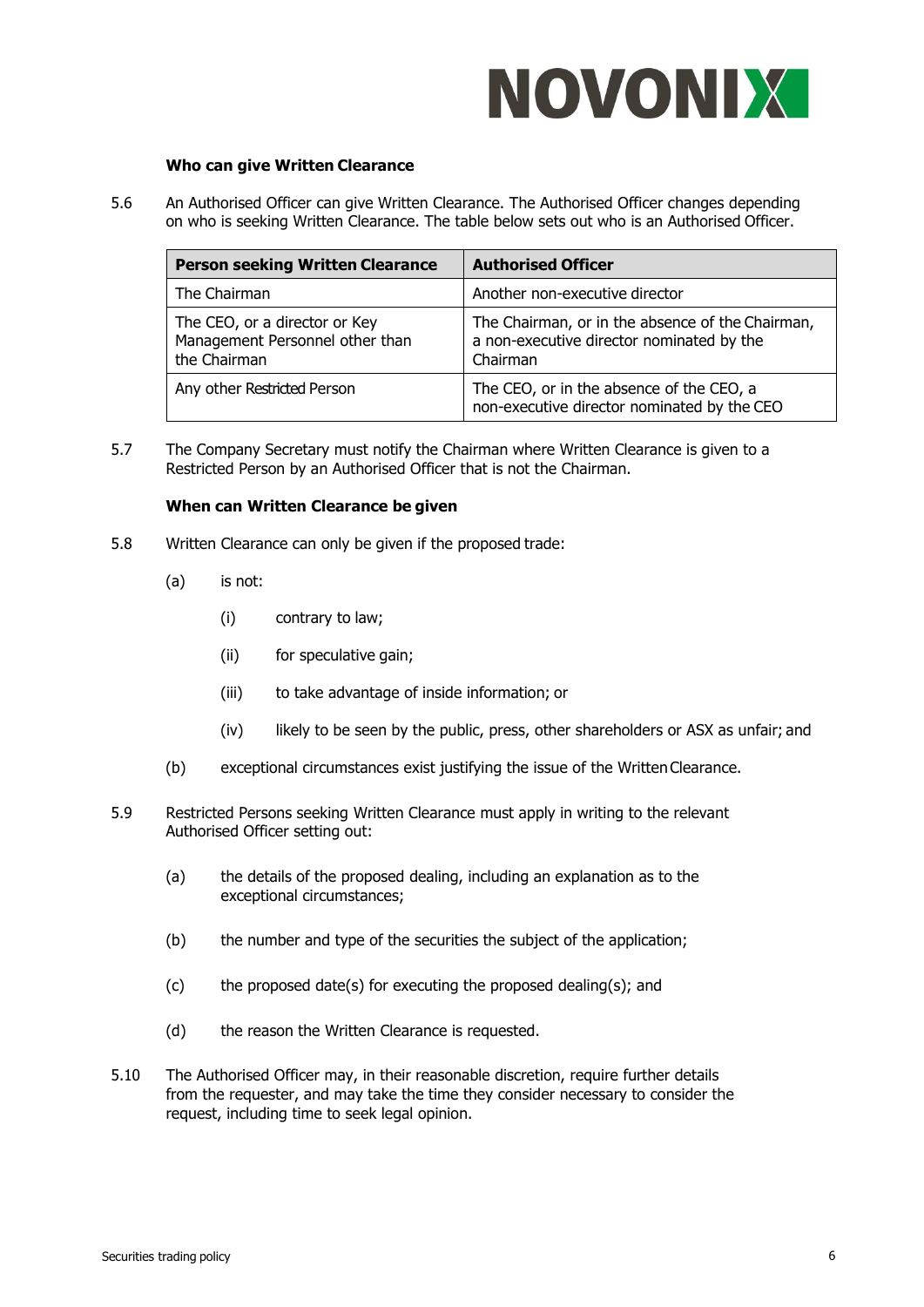

#### **What are exceptional circumstances**

- 5.11 What constitutes an exceptional circumstance is a matter for the discretion of the Authorised Officer. However, exceptional circumstances may exist if the proposed trade is:
	- (a) to realise cash in a time of financial hardship;
	- (b) to comply with the requirement of a court order or enforceable undertaking; or
	- (c) sought because delaying the trade would:
		- (i) cause greater financial hardship;
		- (ii) be exceptionally detrimental to the person's family affairs; or
		- (iii) be a breach of a court order.
	- (d) any other circumstance that is deemed exceptional by the Authorised Officer.

#### **Approval required**

5.12 Before any dealing in Novonix Securities is undertaken during a Trading Window, a Restricted Person seeking to trade (column A, below) must provide notification to and seek approval for any proposed dealing in NOVONIX Securities from the person/s approving the trade (column B, below):

| <b>Column A - Restricted Person Seeking to Dealing</b>                        | Column B – Person/s Approving the Dealing                                                                 |
|-------------------------------------------------------------------------------|-----------------------------------------------------------------------------------------------------------|
| The CEO, or a director or Key Management<br>Personnel other than the Chairman | The Chairman, or in the absence of the<br>Chairman, a non-executive director<br>nominated by the Chairman |
| The Chairman                                                                  | Another non-executive director                                                                            |
| <b>Other Restricted Persons</b>                                               | The CEO, or in the absence of the<br>CEO, a non-executive director<br>nominated by the CEO                |

- 5.13 Following approval, Restricted Persons must undertake the proposed dealing within two business days or as otherwise notified by the person providing such approval. If the dealing is not undertaken within this time, the approval will no longer have effect and a new approval will be required.
- 5.14 The insider trading restriction in this Policy applies to all dealings in NOVONIX Securities despite any approval given to a Restricted Person under this Policy, and the Restricted Person is responsible for ensuring that the dealing does not breach this restriction.

# <span id="page-6-1"></span><span id="page-6-0"></span>**6 Notification of trades**

6.1 If a Restricted Person deals in NOVONIX Securities they must notify the company secretary of the details of all completed transactions within two business days after each transaction. This is necessary whether or not Written Clearance was required or permission was obtained before the dealing. The Company secretary maintains a register of securities transactions under this Policy.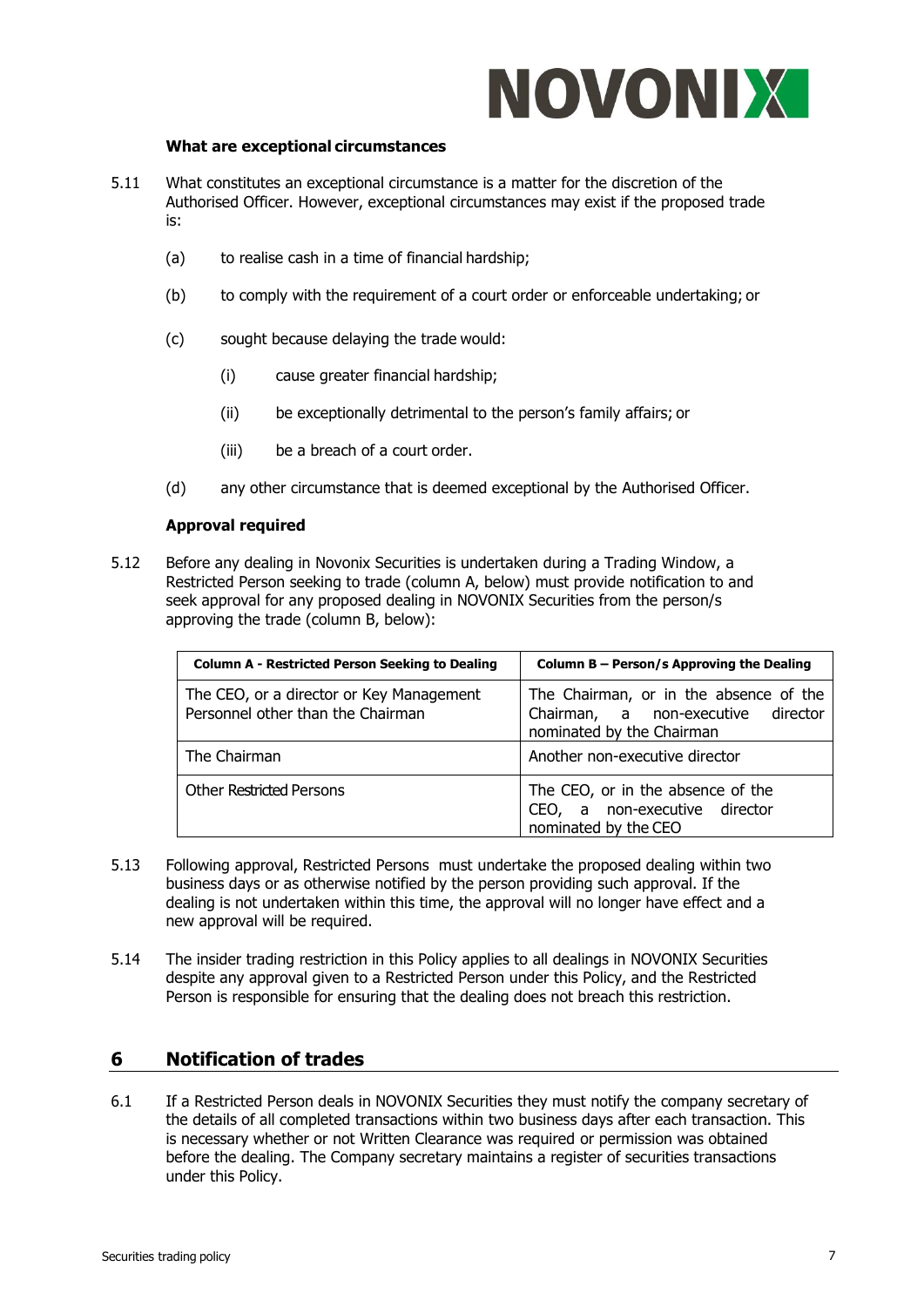

#### **Trading by directors**

6.2 If you are a Director and deal in NOVONIX Securities, you must notify the Company secretary as soon as practicable so that the Company can lodge an Appendix 3Y or other prescribed form notifying ASX of the trade.

## <span id="page-7-0"></span>**7 Restrictions on certain arrangements over NOVONIX Securities**

#### **Margin lending**

- 7.1 Any dealing in NOVONIX Securities by Restricted Persons pursuant to a margin lending arrangement is not permitted. Such dealings would cover:
	- (a) entering into a margin lending arrangement in respect of NOVONIX Securities;
	- (b) transferring NOVONIX Securities into an existing margin loan account; and
	- (c) selling NOVONIX Securities to satisfy a call pursuant to a margin loan.

#### **Hedging of NOVONIX Securities**

- 7.2 Hedging includes entering into transactions in financial products that operate to limit the economic risk associated with holding NOVONIX Securities.
- 7.3 Hedging of NOVONIX Securities by a Restricted Person is subject to the following overriding prohibitions:
	- (a) the hedge transaction must not be entered into, renewed, altered or closed out when the Restricted Person is in possession of inside information;
	- (b) NOVONIX Securities must never be hedged prior to the vesting of those NOVONIX Securities. In particular, Restricted Persons are prohibited from entering into any hedge transaction involving unvested equity held pursuant to any employee, executive or director equity plan operated by the Company; and
	- (c) NOVONIX Securities must never be hedged while they are subject to a holding lock or restriction on dealing under the terms of any employee, executive or director equity plan operated by the Company.
- 7.4 Restricted Persons are permitted to hedge their vested and unrestricted NOVONIX Securities on the following conditions:
	- (a) the hedge transaction is treated as a dealing in NOVONIX Securities for the purposes of this Policy, and the relevant approvals and notifications are made on this basis; and
	- (b) the requirements in the "Other permitted dealings" section of this Policy have been complied with.
- 7.5 Where a Restricted Person enters into a hedging arrangement in respect of NOVONIX Securities, the Company may, where appropriate, disclose the fact and nature of the hedge (eg, in its Annual Report or to the ASX).

#### **Short selling**

- 7.6 Short selling involves selling financial products that you have borrowed (rather than those that you own) with a view to repurchasing them later at a lower price and returning them to the lender.
- 7.7 Short selling can send a negative message about the level of confidence in the prospects of the Company. It could also be speculated that short selling of NOVONOX Securities by a Restricted Person is due to their knowledge or awareness of negative information about the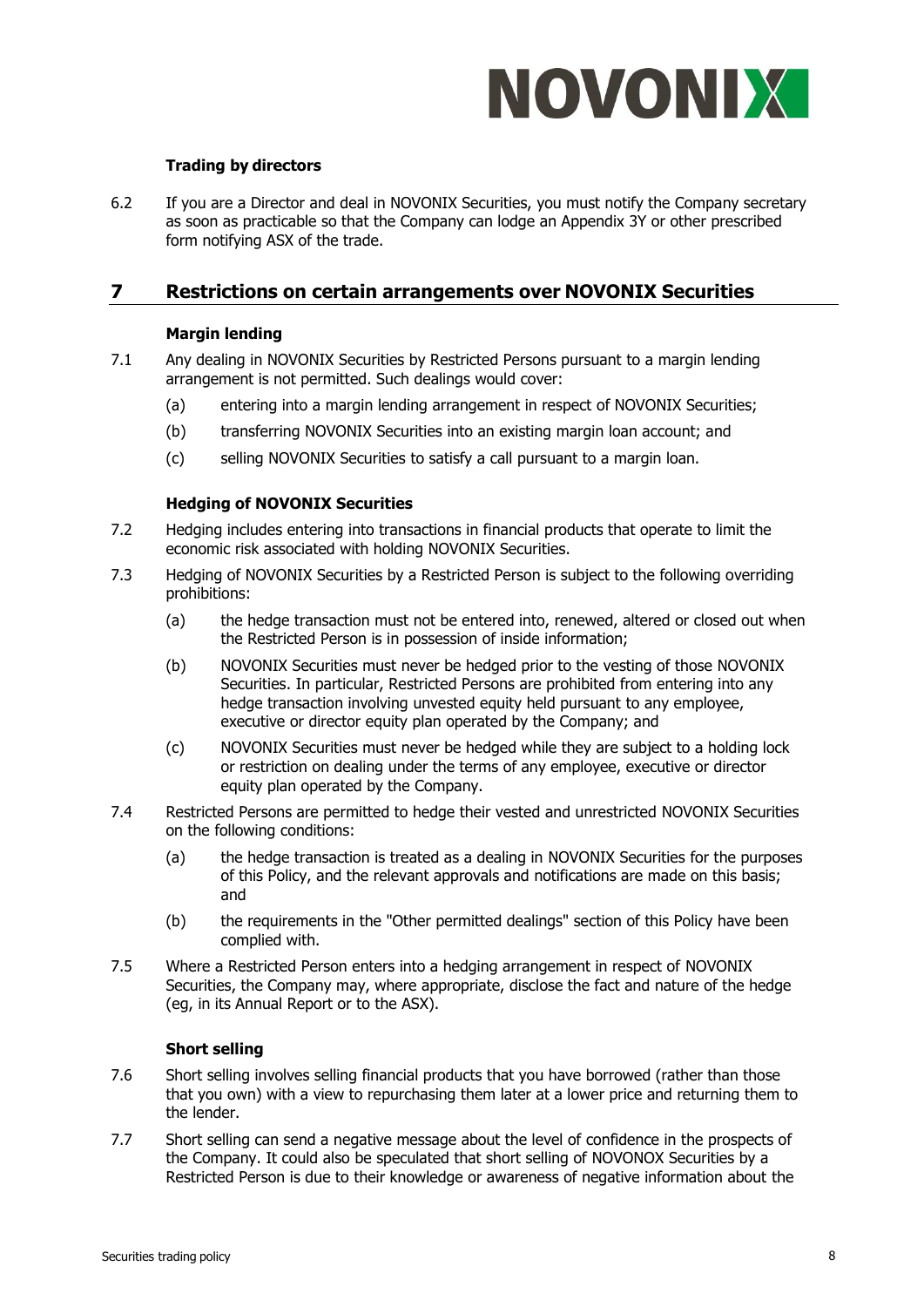

Company that the market is not aware of or had not fully absorbed.

7.8 Short selling by Restricted Persons is prohibited and will be considered a breach of this Policy.

# <span id="page-8-0"></span>**8 Securities to which this Policy does not apply**

- 8.1 The restrictions on dealings in securities in sections 4, 5 and 6 of this Policy do not apply to:
	- (a) Dealings that result in no effective change to the beneficial interest of the NOVONIX Securities (eg, a transfer of NOVONIX Securities already held by a Restricted Person into a superannuation fund or other saving scheme of which the Restricted Person is a beneficiary);
	- (b) The disposal of NOVONIX Securities through undertakings to accept, or the acceptance of, a takeover offer;
	- (c) the acquisition of NOVONIX Securities under an offer or invitation made to all or most of the existing security holders in a company, such as a pro-rata rights issue, a security purchase plan, a dividend or distribution reinvestment plan or an equal access buy-back; or
	- (d) trading under a pre-approved non-discretionary trading plan, where the Restricted Person did not enter into the plan or amend the plan outside of a Trading Window , the plan does not permit the Restricted Person to exercise any influence or discretion in relation to trading under the plan and the plan cannot be cancelled outside of a Trading Window, other than in exceptional circumstances;
	- (e) participation in an employee, executive or director equity plan operated by the Company.

#### <span id="page-8-1"></span>**9 Securities in other companies**

- 9.1 In general, Company Personnel are free to deal in securities in other listed companies, but should note that the Corporations Act contains various prohibitions on trading in other listed companies with which the Company may be dealing (including the Company's customers, contractors or business partners) where that person possesses 'inside' information in relation to that other company.
- 9.2 Company Personnel may come into possession of inside information where they are directly involved in client relationship management or negotiating contracts. For example, where the Company Personnel is aware that the Company is about to sign a major agreement with another company.
- 9.3 All Company Personnel are prohibited from dealing in the securities of outside companies about which they acquire inside information through their position with the Company Group.
- 9.4 If you are in doubt, you should: (a) not trade; (b) not pass the inside information to another person; and (c) immediately seek advice from the Company's legal team.

#### <span id="page-8-2"></span>**10 Escrow**

- 10.1 Any Company Personnel who holds Company securities subject to binding restrictions on transfer (either as ASX restricted securities or through voluntary escrow arrangements) must comply with the terms of any applicable escrow arrangements and will be unable to trade in those securities during that time.
- 10.2 Once the escrow arrangements have ended, the Company Personnel is able to deal in those securities in accordance with the remaining provisions of this Policy.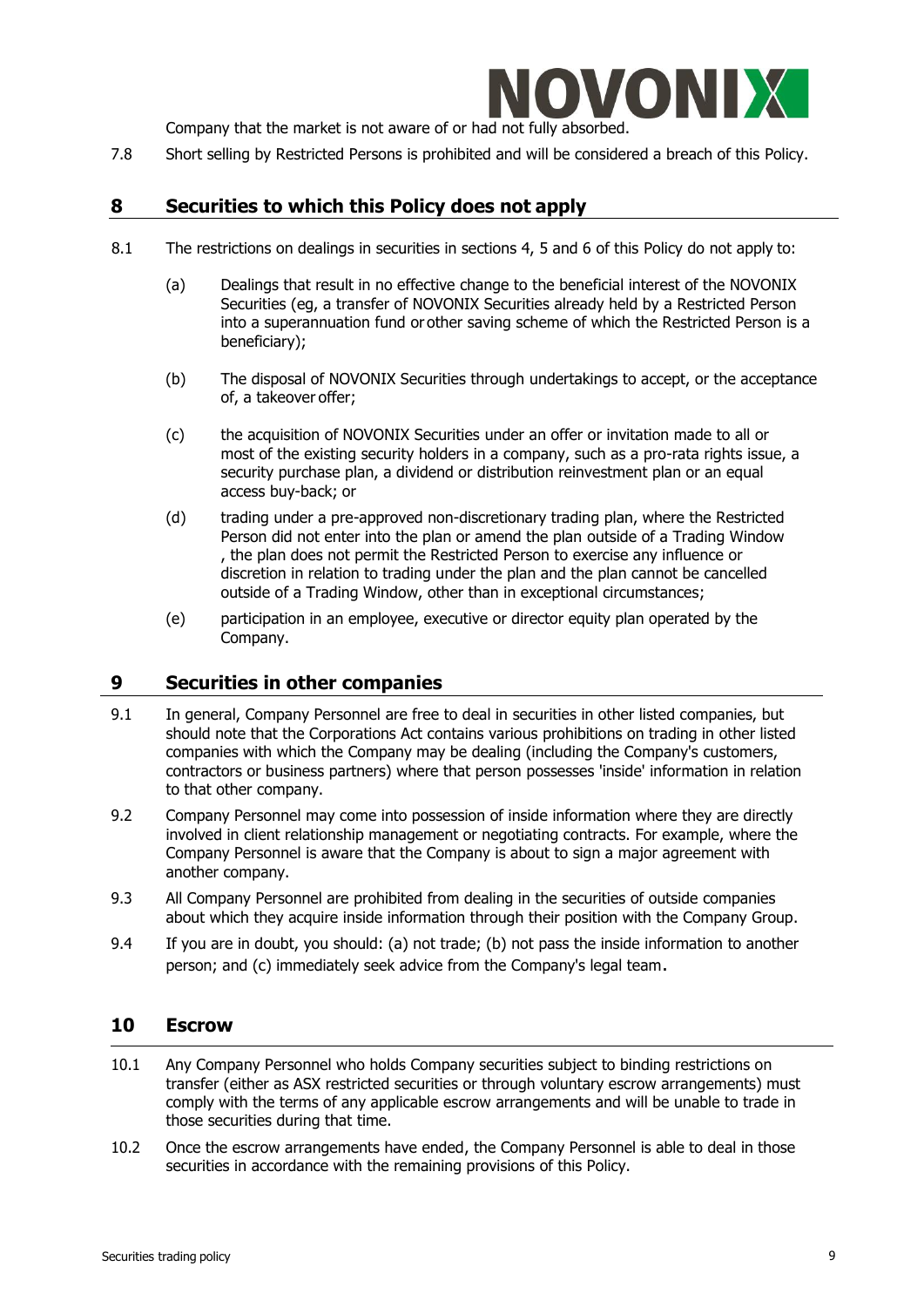

## <span id="page-9-0"></span>**11 Breach**

- 11.1 Breaches of the insider trading laws have serious consequences for both the Company Personnel or Restricted Person concerned and the Company. Breaches of this Policy are regarded as serious and will be subject to appropriate sanctions.
- 11.2 Any person who:
	- (a) is suspected of breaching this Policy may be suspended from attending the workplace on full pay pending the outcome of investigations into the alleged breach; or
	- (b) is proven to have breached this Policy could face disciplinary action (including forfeiture of securities and / or suspension or termination of employment).

## <span id="page-9-1"></span>**12 Who to contact**

12.1 Any person who has any queries about this Policy should contact the Company Secretary.

## <span id="page-9-2"></span>**13 Review**

13.1 The Board will review this Policy to ensure it remains relevant to the current needs of the Company and the Board. This Policy may be amended by resolution of the Board.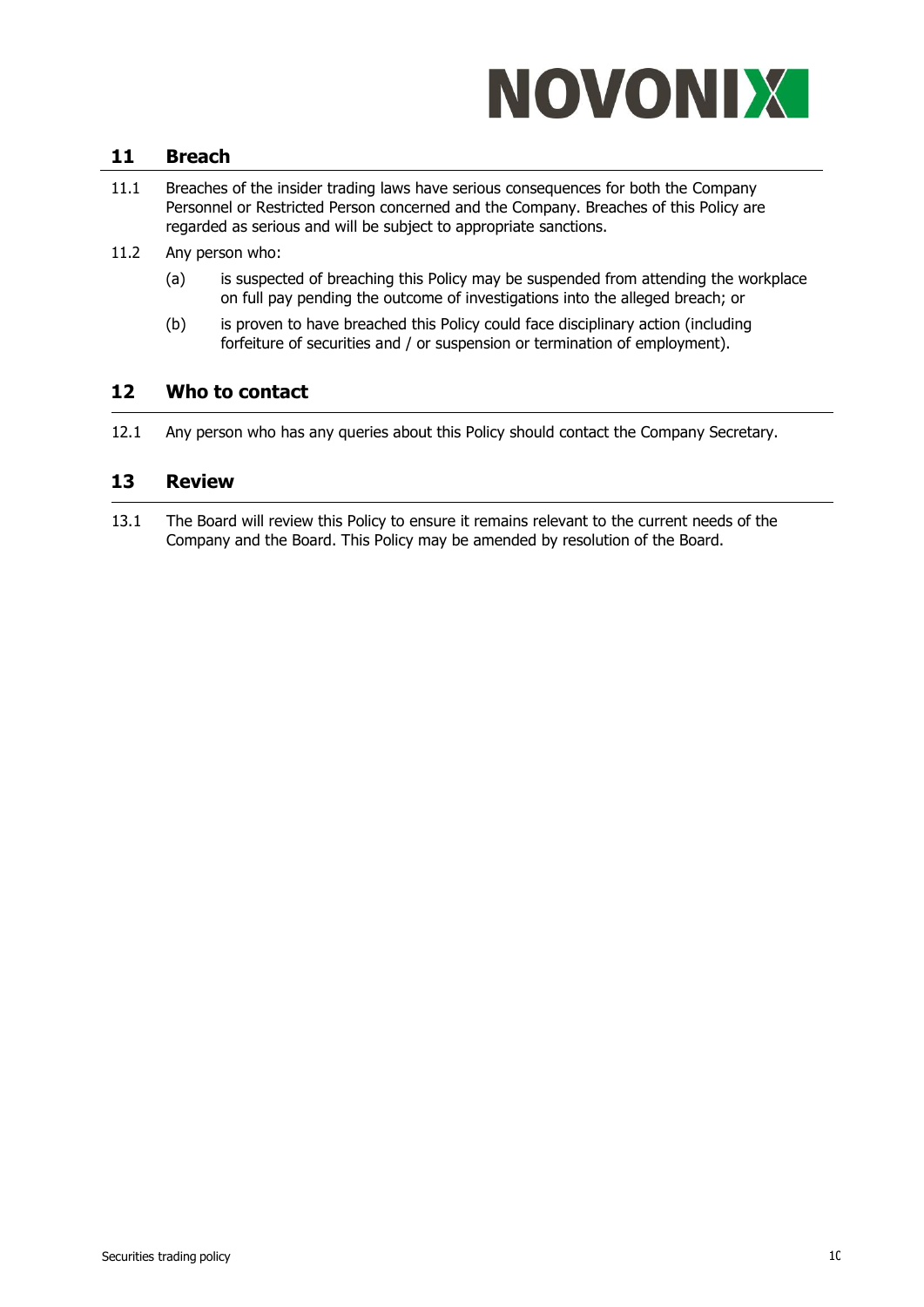# NOVONIX

# <span id="page-10-0"></span>**14 Glossary**

| <b>Term</b>                               | <b>Definition</b>                                                                                                                                                                                                                                                                                                                                                                                                                                                                                                                                                                    |
|-------------------------------------------|--------------------------------------------------------------------------------------------------------------------------------------------------------------------------------------------------------------------------------------------------------------------------------------------------------------------------------------------------------------------------------------------------------------------------------------------------------------------------------------------------------------------------------------------------------------------------------------|
| <b>NOVONIX Securities</b>                 | means securities to which this Policy applies identified<br>in section 2.1.                                                                                                                                                                                                                                                                                                                                                                                                                                                                                                          |
| <b>ASX</b>                                | means ASX Limited ACN 008 624 691 or the securities<br>exchange operated by it (as the case requires).                                                                                                                                                                                                                                                                                                                                                                                                                                                                               |
| <b>Authorised Officer</b>                 | means the person identified in section 5.6.                                                                                                                                                                                                                                                                                                                                                                                                                                                                                                                                          |
| <b>Board</b>                              | means the Company's board.                                                                                                                                                                                                                                                                                                                                                                                                                                                                                                                                                           |
| <b>CEO</b>                                | means the executive officer (by whatever title known,<br>whether chief executive officer, managing director or<br>otherwise) with sole responsibility for the strategic and<br>operational management of the Company.                                                                                                                                                                                                                                                                                                                                                                |
| <b>Chairman</b>                           | means the chairman of the Board.                                                                                                                                                                                                                                                                                                                                                                                                                                                                                                                                                     |
| <b>Company</b>                            | means NOVONIX Limited ACN 157 690 830.                                                                                                                                                                                                                                                                                                                                                                                                                                                                                                                                               |
| <b>Company Group</b>                      | means the Company and its related bodies corporate<br>(as defined in the Corporations Act).                                                                                                                                                                                                                                                                                                                                                                                                                                                                                          |
| <b>Company Personnel</b>                  | means:<br>all Directors and employees of, and<br>(i)<br>contractors to, any entity in the Company Group and<br>any other person designated as Company Personnel<br>by the Board in writing; and<br>any company, trust or other body or entity<br>(ii)<br>controlled by any of the persons referred to in<br>subparagraph (i) above.                                                                                                                                                                                                                                                  |
| <b>Corporations Act</b>                   | means <i>Corporations Act 2001</i> (Cth).                                                                                                                                                                                                                                                                                                                                                                                                                                                                                                                                            |
| dealing                                   | includes:<br>buying or otherwise applying for securities,<br>(i)<br>whether on or off market;<br>selling or otherwise disposing of securities,<br>(ii)<br>whether on or off market;<br>arranging for someone else to buy, sell or<br>(iii)<br>otherwise apply for or dispose of securities;<br>(iv)<br>margin lending, stock lending or other financing<br>arrangements related to securities;<br>issuing, underwriting or varying the terms of<br>(v)<br>securities; and<br>(vi)<br>transferring legal ownership of securities, even<br>where beneficial ownership does not change. |
| <b>Key Management</b><br><b>Personnel</b> | means the key management personnel of the Company,<br>including the CEO, the Chief Financial Officer, the<br>Company Secretary, the General Counsel and any<br>Executive Director.                                                                                                                                                                                                                                                                                                                                                                                                   |
| <b>Policy</b>                             | means this document or any amending or replacement<br>document.                                                                                                                                                                                                                                                                                                                                                                                                                                                                                                                      |